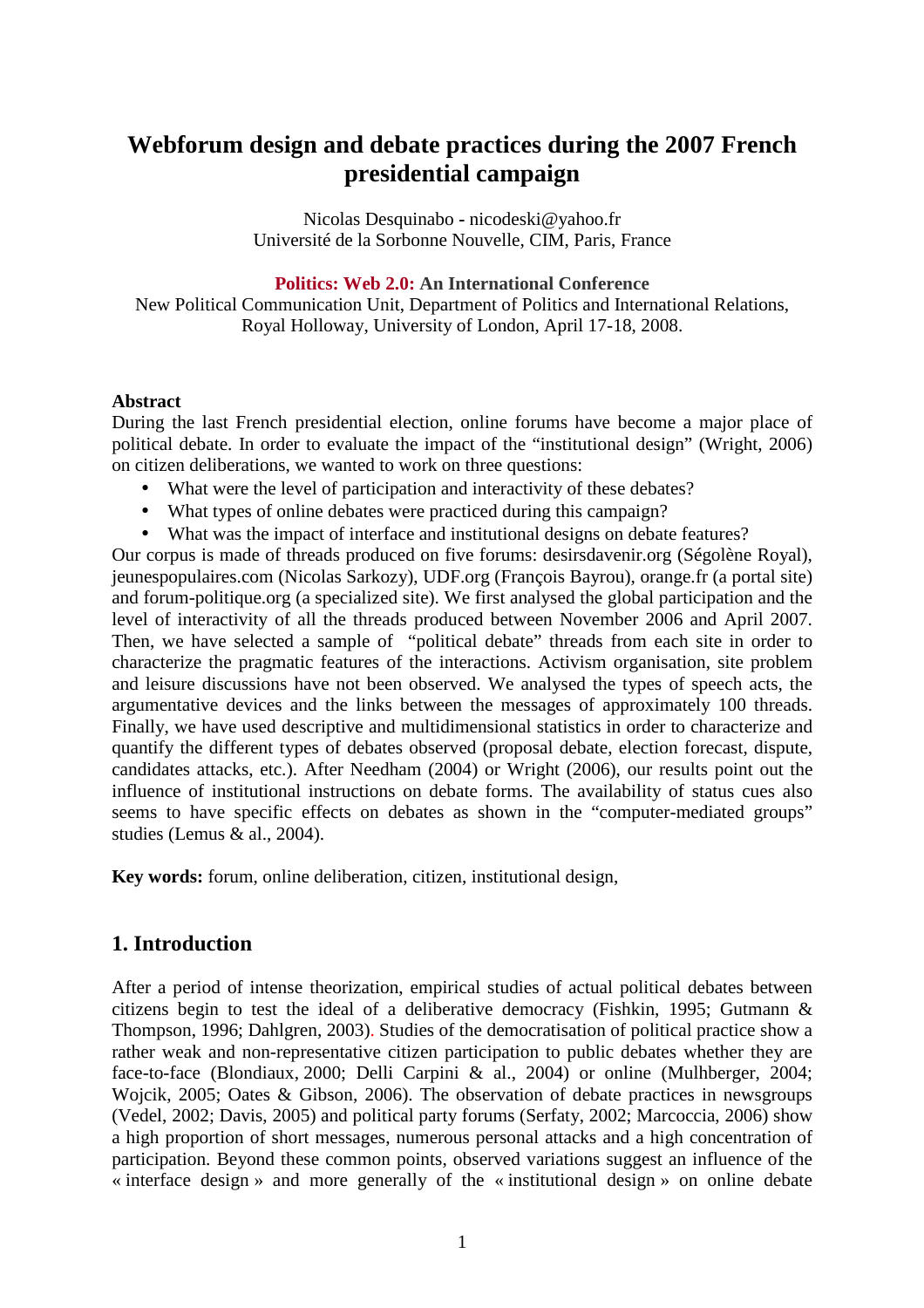practices (Wright, 2006). As an example, highly facilitated forums with self-selected (Weiksner, 2005; Beierle, 2004) or randomly selected participants (Price & al., 2002; Iyengar & al. 2003) have shown that respectful and argumentative debates can occur more frequently and have important impacts on political knowledge or opinion change.

In order to contribute to the empirical work on this question, we have studied a sample of political debates produced on the forums of UDF.org (François Bayrou's party web site), jeunespopulaires.com (youth organization's web site of Nicolas Sarkozy's party), desirsdavenir.org (Ségolène Royal's web site), forum-politique.org (the most active French web forum specialized on politics) and orange.fr (one of the major French portal web site). Before presenting the main results of this study, we will first describe the « architecture » of these forums and present our estimation of the debates participation and interactivity during the six month prior to the first round of the French presidential election (between November 2006 and April 2007).

# **2. Architectures of the forums**

The five forums studied are moderated and asynchronous devices of message exchange. The forums of desirsdavenir.org (DA), jeunespopualires.fr (JP) and orange.fr are moderated *a priori* although the forums of udf.org (UDF) and forum-politique.org (FP) are moderated *a posteriori*. The architecture of DA forums contrasts with the others on different dimensions: forums general organization (number, durability, instructions), available information on participants and visual presentation of the threads.

### **2.1. General organisation of the forums**

UDF, JP and FP forums use the same "classical" software (php BB), which offers a more or less restraint number of permanent forums. These forums are not introduced and defined by wide themes. FP has 17 "political" forums, while JP and UDF only offer 3 and 5 forums on "political debate". Orange uses a specific interface with several categories of forums (society, finance, informatics, sports, music, etc.). At least 26 forums are clearly dedicated to "political debate": 14 forums in the category "Society" and 12 in the categories "World", "Ecology", "Employment" and "Education". A different interface is used by DA web site (the freeware "Phorum") that offers more than 150 forums on precise themes, usually introduced by the candidate's questions or suggestions.

| <b>UDF</b>    | <b>Jeunes</b>   | Forum Politique       | Orange          | Désirs d'Avenir   |
|---------------|-----------------|-----------------------|-----------------|-------------------|
|               | Populaires      |                       |                 |                   |
| Society       | France          | Presidential election | 14 Society      | 100 Presidential  |
| Economy       | International   | 10 French politics    | 6 World         | treaty forums     |
| International | "Debates with   | 6 International       | 5 Ecology       | 7 "Participative  |
| Institutions  | party official" | <b>Affairs</b>        | 3 Employment    | debates"          |
| Project forum | In federations  | 7 Life of ideas       | 3 Education     | 15 Other debates  |
| Party life    | Party life      | 4 Technical           | 14 Travels      | 12 Current events |
| The web site  | Chat section    | 2 Activists           | 11 Informatics  | 33 Local forums   |
|               |                 |                       | 10 Sports, etc. | Supporters forum  |

Some DA forums have been limited in time by Ségolène Royal "participative campaign", during which the candidate was explicitly asking for citizen's suggestions in order to enrich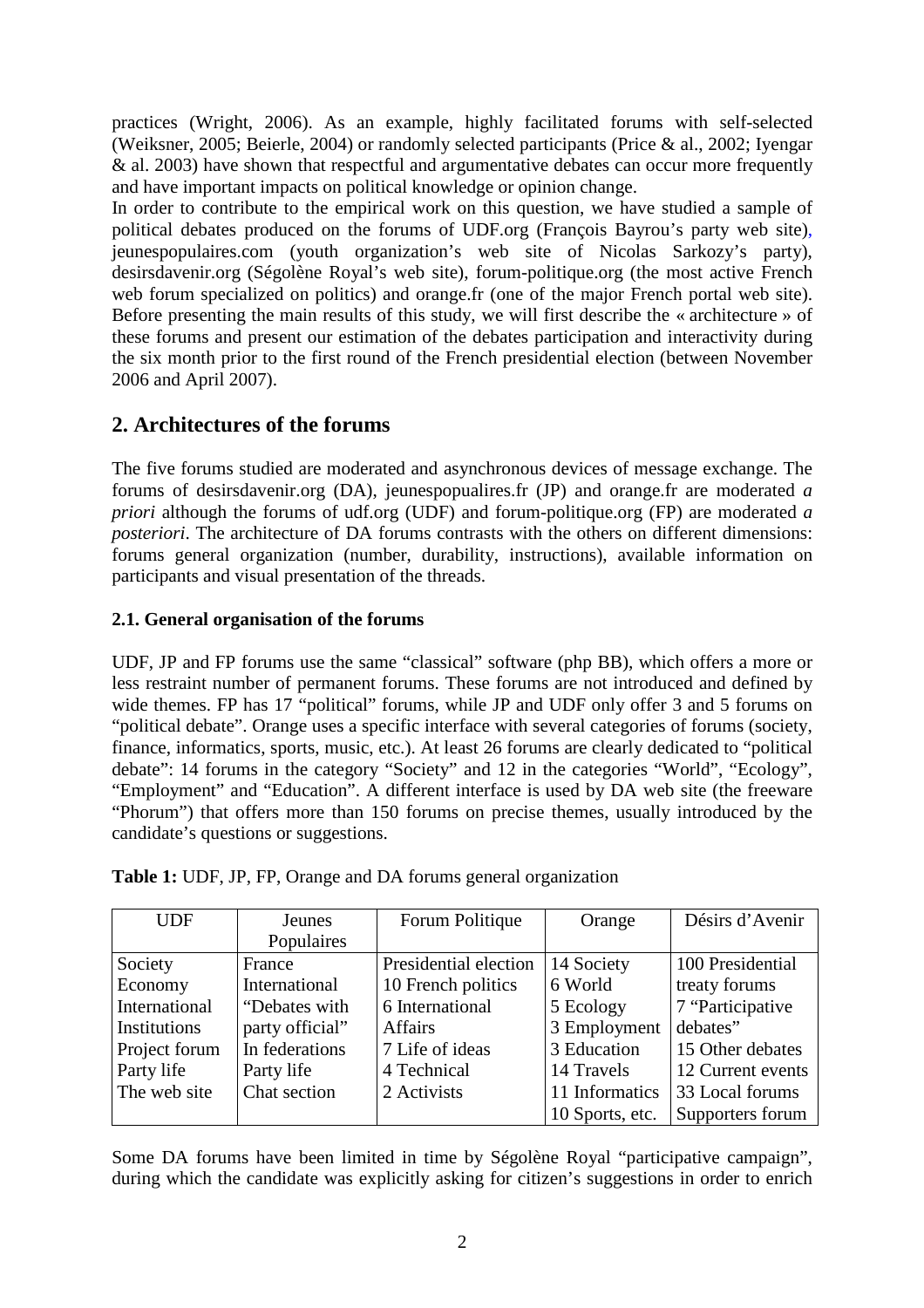or amend her program. DA debate forums are generally introduced by a text signed by the candidate. For instance, the introductive texts of the first "participative debate" present a diagnostic, some political goals and ask three or four questions that are opening a discussion thread. With these starting messages, the Internet users are asked to evaluate several suggestions of public policies and to produce new proposals. For example, one of the threads about education is introduced by *" is it necessary to consider school support an assignment to public education, as done in several northern European countries?".* These solicitations exemplify the candidate general appeal to the citizen participation to her presidential program widely heard in traditional media.

### **2.2. Thread information, operation and presentation**

DA and Orange forums distinguished from UDF, JP and FP forums by available information, possible operations and visual presentations of threads. In these three forums, a lot of general information is available from the front page: number of threads and messages of each forum, number of replies and "views" for each thread, user name and number of users on the web site and on each forum, etc. On thread pages, there is more or less detailed information about the authors of the messages (number of messages, seniority, location, websites, etc.). On the contrary, DA and Orange forums interface does not give any type of information about participants and very little information about forums and threads. However, the five forums offer a quite elaborated message browser (by theme and/or by author).

|                    | <b>UDF</b>                                            | <b>Jeunes</b>                                               | Forum Politique                       | Orange         | Désirs                 |
|--------------------|-------------------------------------------------------|-------------------------------------------------------------|---------------------------------------|----------------|------------------------|
|                    |                                                       | Populaires                                                  |                                       |                | d'Avenir               |
| Main Page          |                                                       |                                                             | Nbr of threads and messages per forum | Nbr of threads | Nbr of                 |
| information        |                                                       |                                                             | Nbr of members - Nbr and user name of | and messages   | messages per           |
|                    |                                                       | online visitors                                             |                                       | per forum      | forum                  |
| Forum Page         |                                                       |                                                             | Title of threads - Nbr of replies     |                | Title of               |
| information        |                                                       | User name of original and last author                       |                                       |                | threads and            |
|                    |                                                       |                                                             | Date of last message                  |                | messages -             |
|                    |                                                       |                                                             |                                       |                | Users rating           |
|                    |                                                       |                                                             | + Nbr of views & Messages unanswered  |                | of messages            |
| <b>Thread Page</b> |                                                       | Seniority - Nbr of messages - Location of<br><i>authors</i> |                                       |                |                        |
| information        |                                                       |                                                             |                                       |                | Only user name         |
|                    |                                                       |                                                             | $+$ Avatar                            |                |                        |
| <i>Visual</i>      |                                                       |                                                             |                                       |                | <b>Threaded</b>        |
| Presentation       |                                                       | Posts pilled without linkage (Linear mode)                  |                                       |                | mode                   |
| of threads         |                                                       |                                                             |                                       |                |                        |
| Author             |                                                       | Date of registration / Nbr of messages                      |                                       |                |                        |
| profile            |                                                       | % of the total messages                                     |                                       |                |                        |
| information        |                                                       | Nbr of messages per day                                     |                                       |                | No profile information |
|                    |                                                       | Link "all messages of author"                               |                                       |                |                        |
|                    |                                                       | $+$ Contacts                                                |                                       |                |                        |
| Research           | Research by key-word (in the title or in the message) |                                                             |                                       |                |                        |
| possibilities      | Research by author                                    |                                                             |                                       |                |                        |
|                    |                                                       | $+ List of members$                                         |                                       |                |                        |

#### **Table 2:** Main interface features of forums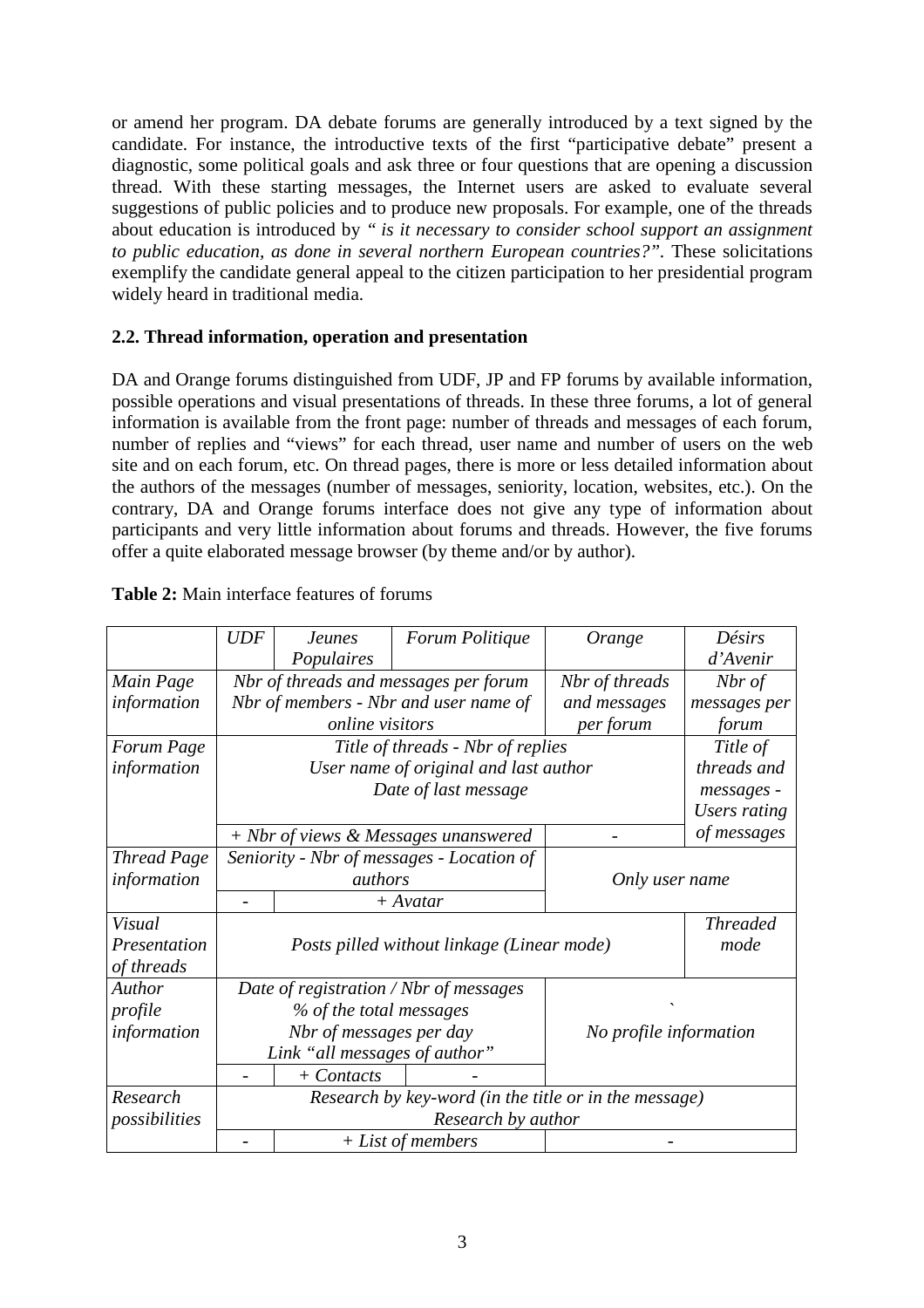The visual presentation of UDF, JP, FP and Orange uses the linear mode, although DA uses the strict threaded mode. With the linear mode, it is easier to have a quick look at the general description of the threads on a first page and then read the messages one after another without a click. As we can see in figure 1, the threaded mode of DA looks like the Usenet forums and is less common on French web. This display mode shows more clearly the address of a message but hinder the list of threads. Furthermore, it is not possible to see more than one message per page on the interface of DA although it is possible to see from twenty to thirty messages per page in the other display mode.

| <b>Subject</b>                                                                             | <b>Evaluation</b> |
|--------------------------------------------------------------------------------------------|-------------------|
| Nuclear isn't the solution<br>by archimede the $10/02/07$ 15:13                            | *****             |
| <b>Re:</b> Nuclear isn't the solution<br>by un francais en californie the $11/02/07$ 22:43 | *****             |
| <b>Re:</b> Nuclear isn't the solution<br>by Maurice CAILLAT the 12/02/07 09:25             |                   |

**Figure 1:** Threaded mode of DA interface

Through these different architectures, the Internet users debate since August of 2002 for FP, February of 2003 for UDF, April of 2004 for Orange, November of 2005 for JP, and February of 2006 for DA. In order to describe the use of these devices of online discussion during the presidential campaign, we first analysed several participation indicators.

# **3. Participation and interactivity of the forums**

A lot of general information about participation is available on the four forums, but these data have different disadvantages: periods are not equivalent, nothing is said on the participation concentration and parties have electoral incentives to exaggerate these data. For these reasons, we analysed all the thread pages of the five websites in order to specify the intensity, interactivity and concentration of the discussion participation between October  $15<sup>th</sup>$  of 2006 and April  $15<sup>th</sup>$  of 2007. This analysis has been run on « political » forums. We have not studied the other technical, militant or « leisure » forums (approximately 18% of UDF messages and 45% of JP, 25% of FP, 40% of Orange and 30% of DA messages).

|                            | <b>UDF</b> | Jeunes<br>Populaires | Forum<br>Politique | Orange  | Désirs<br>d'avenir |
|----------------------------|------------|----------------------|--------------------|---------|--------------------|
| Number of<br>messages      | 25 614     | 33 168               | 98 755             | 112 000 | 48 000             |
| Number of threads          | 1842       | 1413                 | 3686               | 28 000  | 13 000             |
| Average size of<br>threads | 14         | 23                   | 27                 | 4       | 4                  |

| Table 3: Participation between November of 2006 and April of 2007. |
|--------------------------------------------------------------------|
|--------------------------------------------------------------------|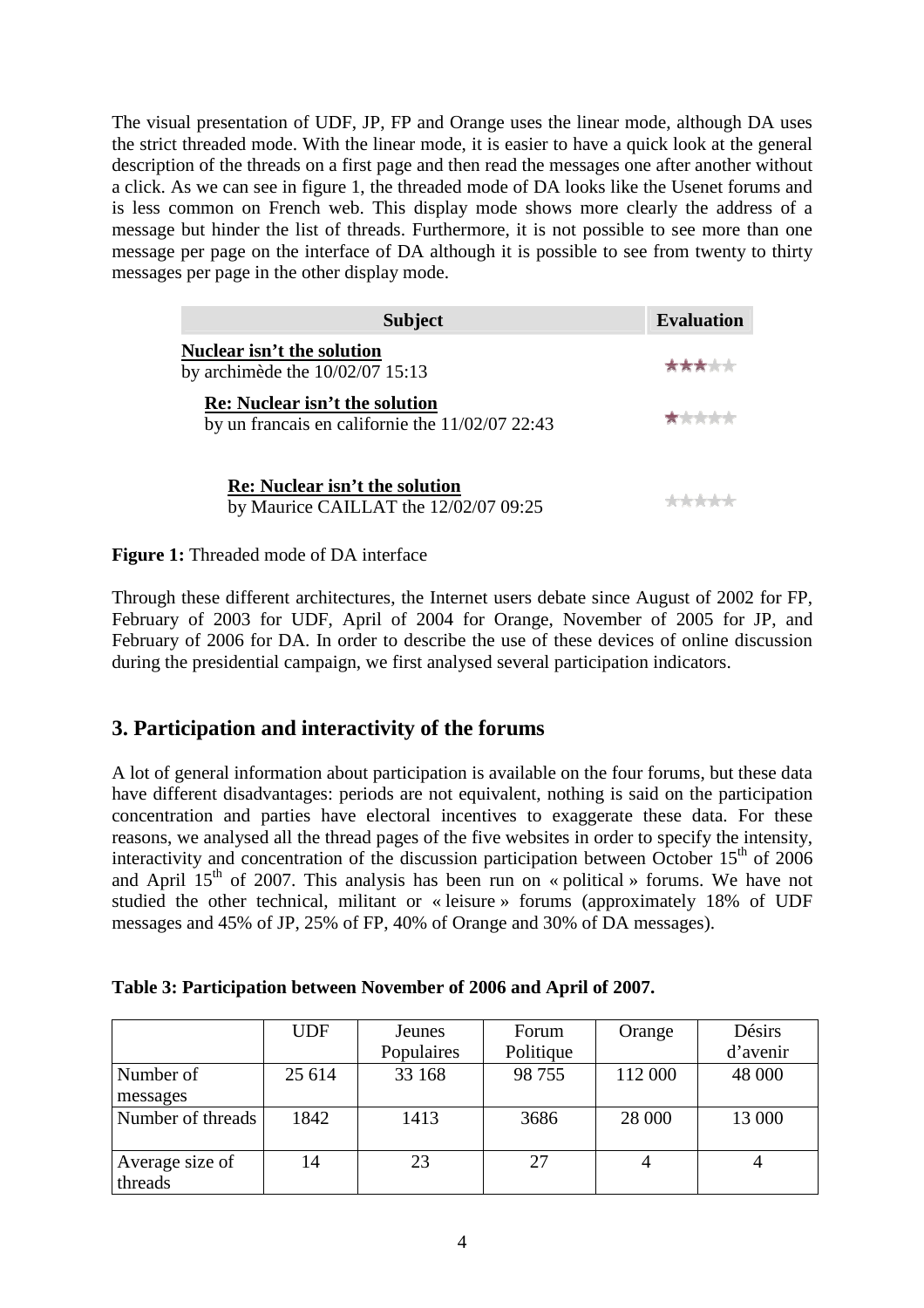As we can see in table 3, the participation to DA and Orange forums has been wide<sup>1</sup>, but with far less interactivity. In table 4, the atypical lengths of DA thread appears clearly: many very short and a few very long threads coexist. Two threads started by the candidate exceed 1000 messages.

| Size of   | <b>UDF</b> | Jeunes Populaires | Forum     | Orange   | Désirs         |
|-----------|------------|-------------------|-----------|----------|----------------|
| threads   |            |                   | Politique |          | d'avenir       |
|           |            |                   |           |          |                |
| $1 - 10$  | 17         | 8                 | 8         | 56       | 62             |
| $11 - 20$ | 20         | 15                | 8         | 16       | 14             |
| $21 - 50$ | 31         | 37                | 24        | 20       |                |
| 51-100    | 15         | 23                | 25        | 6        | 3              |
| 101-200   |            | 11                | 21        |          | $\overline{2}$ |
| $>200$    | Q          | 6                 | 14        |          | 14             |
|           | 100%       | 100%              | 100%      | 100%     | 100%           |
|           | (25614)    | (33168)           | (98755)   | (112000) | (48000)        |

**Table 4: Distribution of messages by size of thread (in %)** 

Running out of time, we have not estimated the number of participants on similar periods. Nevertheless, it is interesting to note that since the beginning of the forums, the number of registered users announced is almost the same for the forums of UDF (5535), FP (5039) and JP (3987). DA announced an approximate number of 50 000 posters and Orange does not display this type of information. Concerning the concentration of participation, the twenty most active users have posted more than 50% of messages on FP, more than 40% on JP, approximately 30% on UDF and only 7% on DA.

## **4. Pragmatic and argumentative features of debates**

To describe the type of debates and quantify their frequency, we have run a second analysis that specifies the pragmatic and argumentative characteristics of a sample of 104 threads (975 messages).

### **4.1. Sampling procedure**

 $\overline{a}$ 

This sample has been selected with a stratified random procedure in order to avoid the bias linked to the thread titles and our political interests. The 200 selected messages per website are as representative as possible of the total population by size of thread, periods and variety of forums. We have systematically selected:

- The first threads of less than 10 messages of the  $1<sup>st</sup>$  day of each month,
- The first thread between 10 and 20 messages of the  $10^{th}$  day of each month,
- And the longest threads between the  $20<sup>th</sup>$  and the end of each month.

<sup>&</sup>lt;sup>1</sup> These figures are an approximation for DA (because of the inaccurate representation of short threads on the interface) and are a sample-based estimation for Orange (because of the high number of threads). Morevoer, we have not studied the political discussions that sometimes occurr in forums which are not explcitely "political" (supporters, religion, chat, etc.).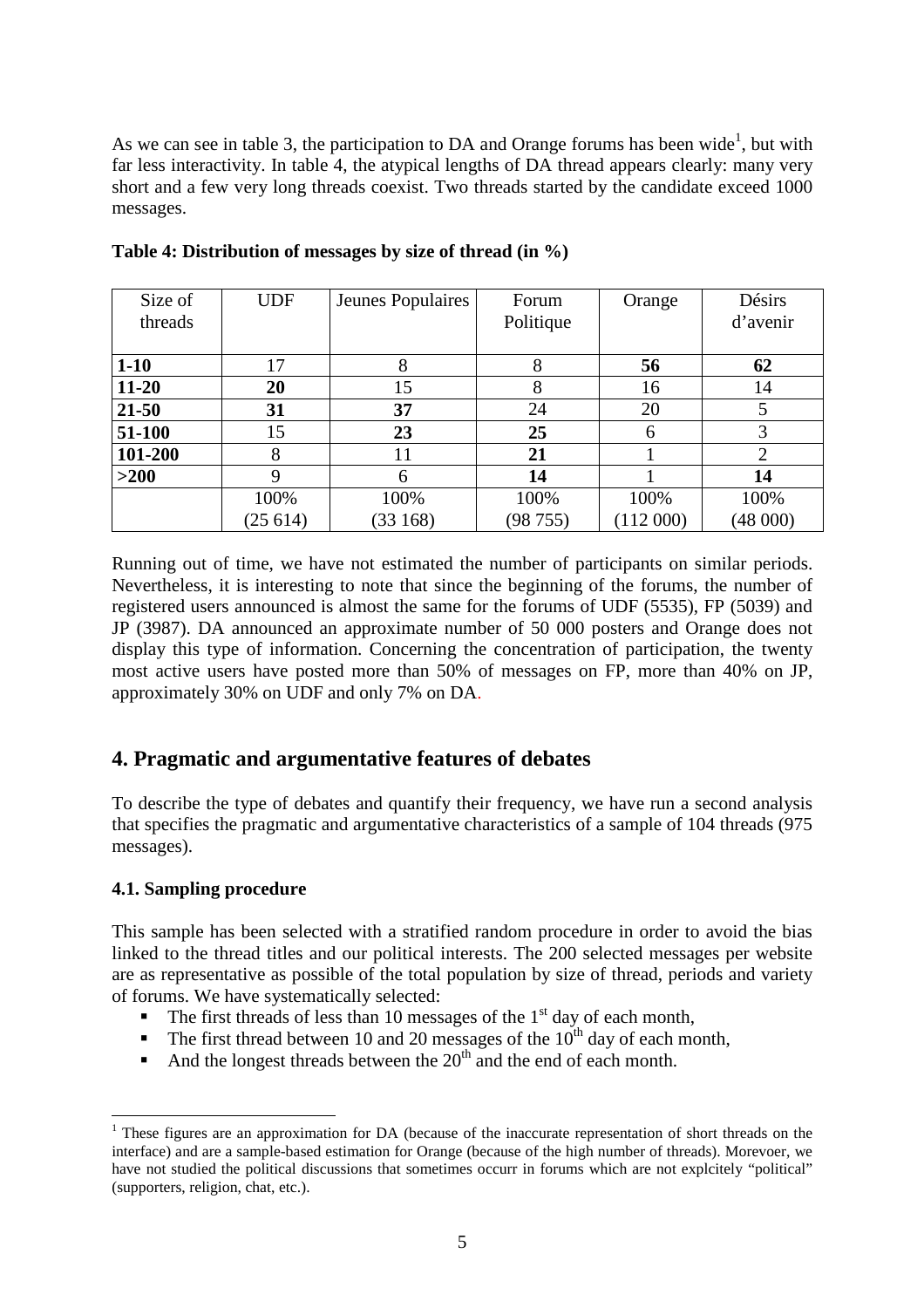We derogate from our rule three times for the UDF and JP forums in order to select at least one thread of more than 10 messages thematically comparable to the other forums. Considering the specific structure of DA threads, we have over-represented the messages included in long thread with the intention of analyzing at least one by popular thematic (economy, education, justice and ecology). For all forums, we have only analysed the twenty to twenty-five first messages of the long threads for obvious reasons of feasibility.

#### **4.2. Analysis variables**

Our analysis is based on several pragmatic and argumentative variables (Desquinabo, 2007) which come from the pragmatic tradition and especially from Charaudeau (1995) and Chabrol and Bromberg's (1999) classification: inform, compare, explain, exemplify, quote, evaluate, agree or disagree (the interlocutor speech), forecast, conduce, dissuade, compliment, blame, refute or admit (a fault), defend (someone), joke, make fun, approve or contest speech practices (theme, style, speech acts, etc.). We have detailed the type of content of some of these speech acts in order to account more precisely for the types of debates practiced. We have encoded specifically:

- Argumentation founded on consequences (Perelman, 2002) and argumentation founded on experience,
- Blame or compliment addressed to interlocutors, groups (teachers, strangers, etc.) or politicians
- Incentives to vote for and against a candidate,
- Proposal of general goal and proposal of specific policies.

We also differentiate the « given » speech acts (to inform) from the asked one (to ask for an information) and from the replies (to accept to give an information). Among the different linked between speech acts of a given interlocutor (Roulet & al., 2001), we have coded the argumentative and contra-argumentative links. These analysis categories are exemplified in the figure n° 3 extracted from a thread of DA.

| Fewer cars, more trains!                                   | $<$ MESSAGE=104>             |
|------------------------------------------------------------|------------------------------|
| Message of jerome67 the $05/02/07$ at 21:31                | $\le$ Identity=?>            |
|                                                            |                              |
| Hello,                                                     | Civility                     |
|                                                            |                              |
| Today, if you are two or three in a car, it's cheaper than | Justification of the Policy  |
| train.                                                     | Proposal by a Comparison     |
| It would be useful to program a wide policy to reduce the  | <b>Policy Proposal</b>       |
| price of train, tramway and underground ticket in order    | Justification of the Policy  |
| to conduce the road users to join the rail $()$            | Proposal by its Consequences |



### **4.3. Types of debates**

Thereby, we analysed 975 messages coming from 104 threads produced between November 2006 and April 2007. We will present the main results of different statistic analysis produced with the software Lexico 3 of the Syled-Cla2t (Université de la Sorbonne Nouvelle – Paris 3). We first compared the pragmatic and argumentative practices of the debate threads (more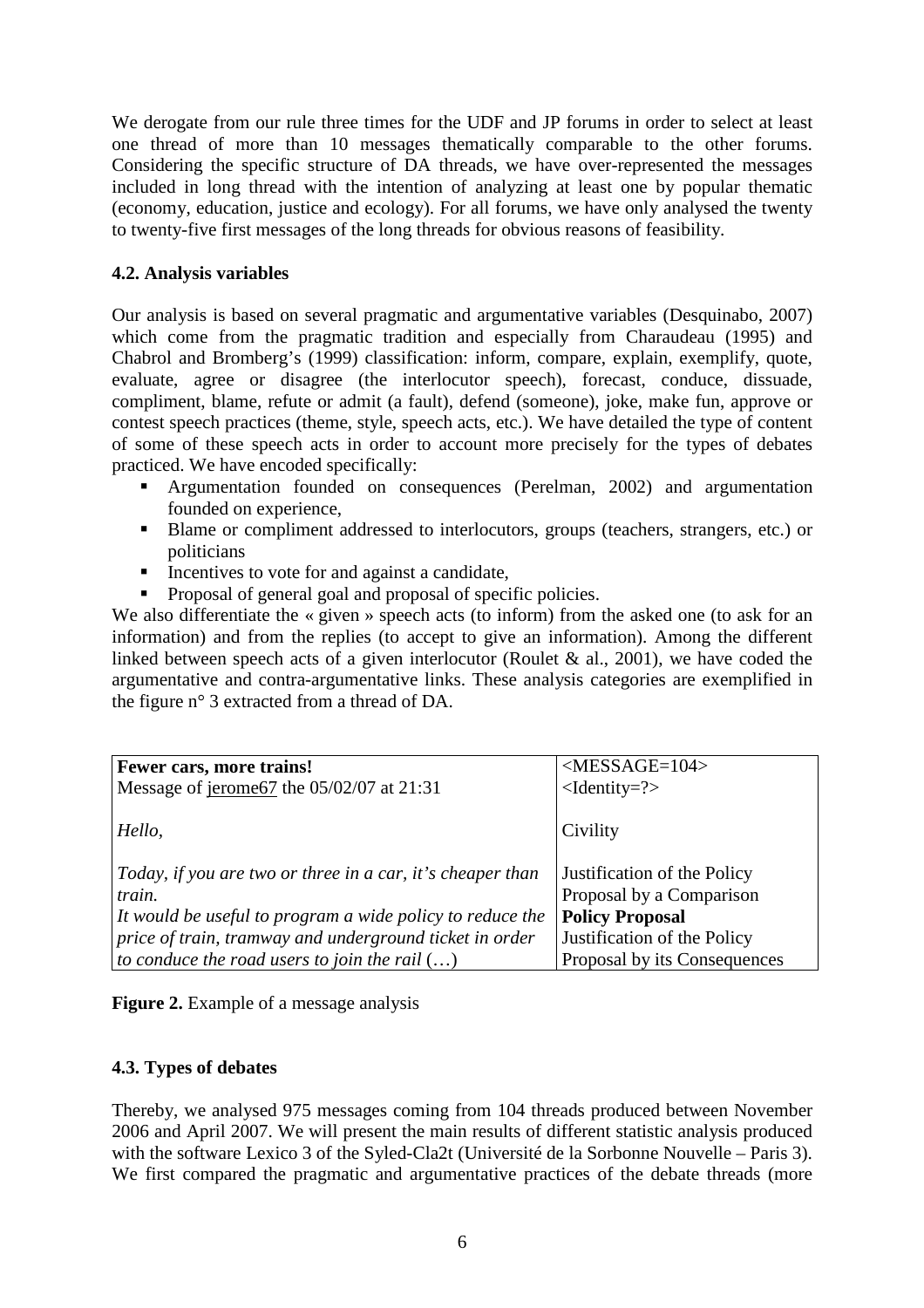than 3 messages). In order to explore the relationships between our variables, we first used a factor analysis of our sample of threads. The two main factors found differentiate three sets of threads. The analysis of the statistical specificities of these sets describes three types of speech activities more or less practiced according to the web sites: value debate, dispute, election forecast and candidate support.

The most frequent type of speech activity can be called "value debate" (34% of the threads). This kind of thread is mostly coming from DA, UDF and Orange. This type of debate is characterized by argued and controversial proposals of general values or public policies. The argumentations are mostly founded on information:

*" The progress of teaching in France during the last century is demonstrated by a study on the different adults skills according to their age"* (UDF, Society forum)

The argumentations are also based on plausible consequences:

"*For the merchandise traffic, more piggyback will allow to reduce our energetic bill and our carbon emission*" (DA, Environment forum)

The posted messages are relatively long (between 500 and 800 signs for most of them). Personal attacks between authors are rare, but attacks against groups (elected, trade unionist, teachers, etc.) are quite frequent.

The second type of speech activity observed is the "dispute" (29% of the threads). This kind of threads is mainly produced on the JP and the UDF forums. Attacks against political adversaries are generally responded by supports of the attacked personalities in short messages (between 50 and 200 signs). These debates often result in personal disputes between the discussants, sometimes with teases, sometimes with insults. A typical message of "dispute" is the following:

"*On this topic, I understand (Royal): to live with the "people" Paris north-east is horrible. Besides, that's what Sarkozy is doing with Neuilly! So please, stop put this kind of things in light if you don't want the Left using it. You make me think about Pecress doing this; lousy counterproductive!!"* (JP, France forum).

The third type of speech activity can be called "political chat" (26% of threads). This activity is mainly represented in our sample of FP and Orange threads. In this type of debate, a few Internet users exchange forecasts, general attitudes about candidates and jokes. Quotation is widely used in very short messages of 50 to 100 signs. For instance, in a thread of the Presidential election forum of FP, "Pedrovikash" quote and disagree "Atlantiste" with his forecast and make fun of him at the same time:

Atlantiste had written:

*"Sarkozy is the next president of the republic. It's written"*  Pedrovikash:

"*The most important thing is to believe it*"

An analysis centred on the five forums confirms the results of the thread analysis. The UDF and Orange messages have many similar features: the frequency of candidate attacks, election forecasts, conceding and argumentations based on quotations. The messages posted on FP are the shortest and generally have a double quotation, a candidate attack, a joke and a signature about general principles. The messages on JP are generally short and are characterized by general evaluations, interlocutor quotations, disagreement and attacks of candidates, groups or forum users. Finally, the DA messages are the longest and have a high proportion of policy proposals which use an argumentation based on plausible consequences.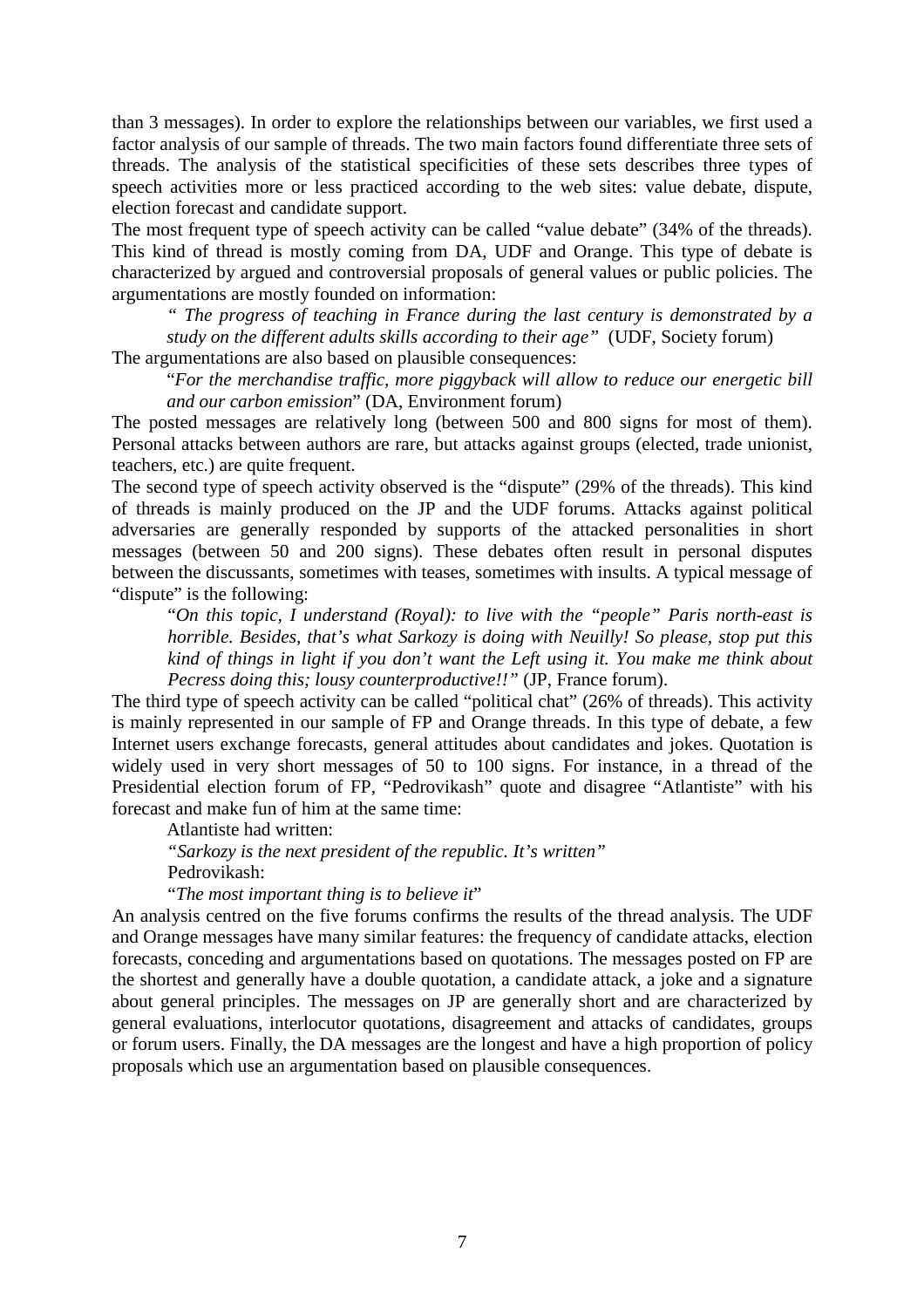# **5. Conclusion**

Globally, the forums analysed have had very active debates during the last presidential campaign. But in accordance with the classical observation on the "digital divide" (Muhlberger, 2004), much of the messages have been posted by a small number of participants. Nevertheless, our results confirm that the exchanges on the Internet are full of conflicts, but these clashes are not bounded to polemical exchanges and therefore suggest a potential impact of the Internet on a possible "deliberative disagreement" (Gutmann & Thompson, 1996), generally avoided in assemblies at which citizens are present (Elisasoph, 1998). If our study did not compare online debates with debates where people are physically present, it seems likely that the characteristics of the device (no physical presence, limited identity cues, written, asynchronous, with hyperlinks, etc) could encourage a more controversial participation and a more sustained and elaborated argumentation than in faceto-face situations (Witschge, 2004). The device impacts have been showed by many researches in the « computer-mediated groups » field (Lemus & al., 2004) which attribute most differences between "face-to-face" and "online" argumentativeness to the degree of availability of status indications. Our results confirm this hypothesis. As a matter of fact, the forums giving more information on participants' social status and participants' seniority on website and pushing more to "private" communication (FP and JP) are the one whose participation are the most concentrated and whose exchanges are the less argued. But this factor is not systematically related to the quality of debates, as shown by the analysis of Orange forums. The deliberative features of DA threads are also probably linked with the specific institutional frame of this forum: DA was supposed to be a "participative forum" and Ségolène Royal explicitly solicited argued policy proposals. Moreover, this appeal to citizen participation to her presidential program has been widely heard in traditional media. This "likelihood of political influence" factor (Blondiaux & Sintomer, 2002; Hartz-Karp, 2005) has certainly been central to motivate participation and frame the debates.

Therefore, it seems likely that, even if the Internet does not encourage per se controversial and sustained debates, some institutional systems and technical devices can encourage them. Thus, after George (2002), Bekkers (2004), Needham (2004) or Wright (2006), our study suggests that the institutional frame of online discussions strongly influences their characteristics. We should now specify this link: what kinds of influences have interface information? Threads presentation? Moderators' role? Likelihood of political influence? These hypotheses will have to be tested on other web forums in different political contexts in order to deepen our knowledge of the constraints, practices and potentials of online debate.

## **References**

BEIERLE, T.C. (2004) "Digital Deliberation: Engaging the Public Through Online Policy Dialogue", 155-166, in P.M. Shane (Ed.) *Democracy Online*, London: Routledge.

BEKKERS, V. (2004) "Virtual policy communities and responsive governance: Redisigning on-line debates", *Information Polity*, No. 9, 193-203.

BLONDIAUX, L. (2000) "La démocratie par le bas", *Hermès*, N°26-27, 323-338.

BLONDIAUX, L. & SINTOMER, Y. (2002) "L'impératif délibératif", *Politix,* Vol.15, N° 57, 17-35.

CHABROL, C. & BROMBERG, M. (1999) "Préalables à une classification des actes de parole", *Psychologie française*, Vol. 44, N°4, pp 291-306.

CHARAUDEAU, P. (1995) "Le dialogue dans un modèle de discours", *Cahiers de Linguistique Française*, N°17, 141-178.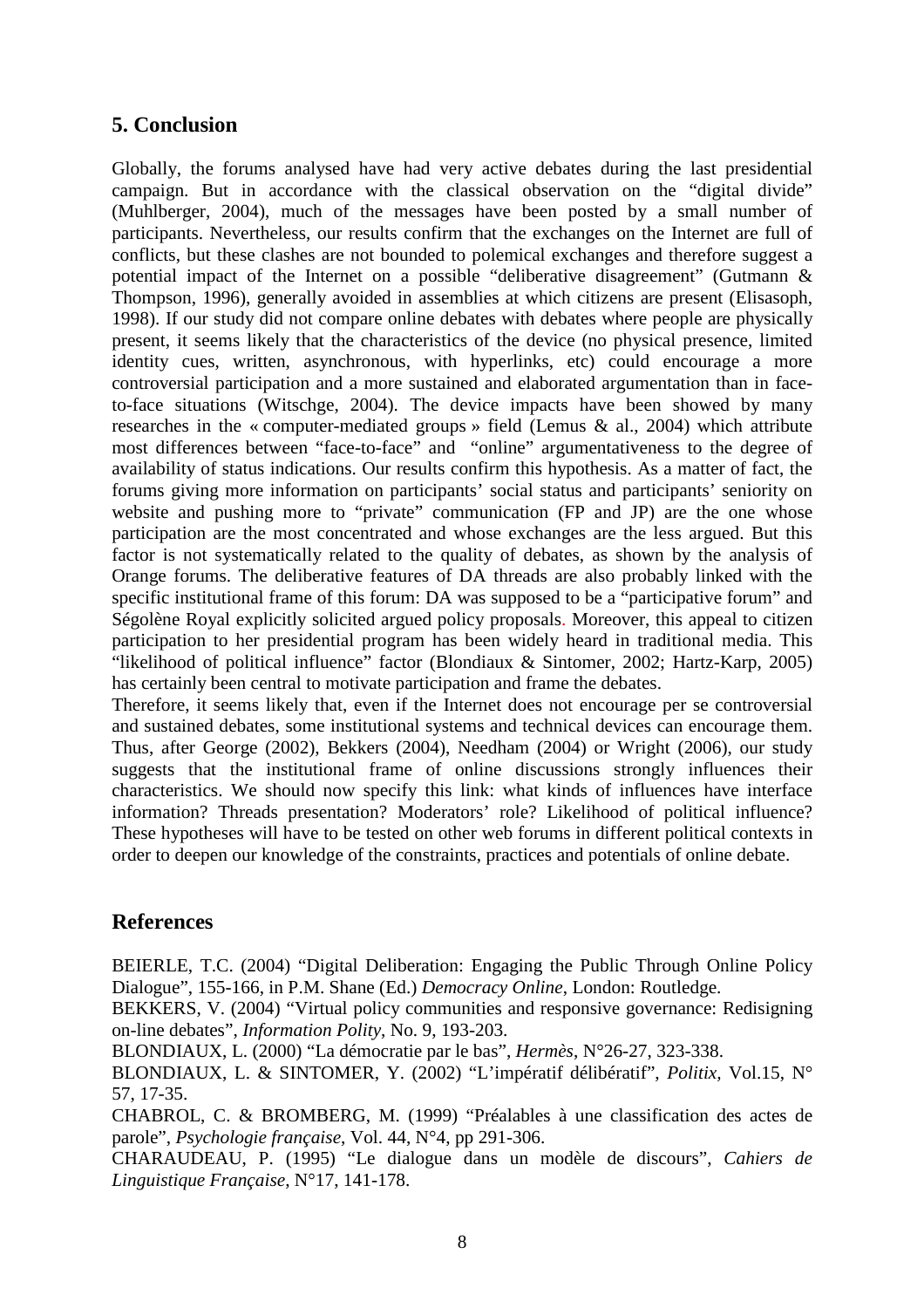DAHLGREN, P. (2003) "A la recherche d'un public parlant. Les médias et la démocratie délibérative", 291-312 ; in D. Cefaï & D. Pasquier (Eds.) *Les sens du public*, Paris : PUF.

DAVIS, R. (2005) *Politics Online.* New York and London: Routledge.

DELLI CARPINI M.X., COOK F.L., & JACOBS L.R. (2004) "Public Deliberation, Discursive Participation, and Citizen Engagement: A Review of the Empirical Literature". *Annual Review of Political Science*, N°7, 315-44.

DESQUINABO, N. (2007) "Intertexte générique et interprétation des actes de paroles dans un corpus d'émissions de plateaux télévisées", *Corpus*, N°6, 127-152.

ELISASOPH, N. (1998) *Avoiding Politics. How Americans Produce Apathy in Everyday Life*, Cambridge: Cambridge University Press.

FISHKIN, J. (1995) *The voice of people*, New Haven: Yale University Press.

GEORGE, E. (2002) "Dynamiques d'échanges publics sur internet"; in F. Jauréguiberry & S. Proulx. (Eds.) *Internet, nouvel espace citoyen ?* Paris: L'Harmattan.

GUTMANN, A. & THOMPSON, D. (1996) *Democracy and Disagreement*, Harvard: Bleknap Press.

HARTZ-KARP, J. (2005) "A Case Study in Deliberative Democracy: Dialogue with the City", Journal of Public Deliberation, Vol.1, N°1, Article 6, http://services.bepress.com/ jpd/vol1/iss1/art6

IYENGAR, S., LUSKIN, R. & FISHKIN, J. (2003) "Facilitating Informed Public Opinion: Evidence from face-to-face and on-line Deliberative Polls". Presented at Annual Meeting of American Political Science Association, Philadelphia.

LEMUS, D.R., SEIBOLD, D.R., FLANAGIN, A.J. & METZGER, M.J. (2004) "Argument and Decision Making in Computer-Mediated Groups", *Journal of Communication*, 302-320.

MARCOCCIA M. (2006) "Les webforums des partis politiques français : quels modèles de discussion politique", *Mots, N°80*, 49-60.

MUHLBERGER, P. (2004) "Access, Skill, and Motivation in Online Political Discussion: Testing Cyberrealism", 225-238, in P.M.Shane (Ed.) *Democracy Online*, London: Routledge. NEEDHAM, C. (2004) "The citizen as consumer", 43-69; in R.K Gibson, A. Römmele and S.J. Ward (Eds.), *Electronic Democracy*, Routledge, London

OATES, S. & GIBSON, R.K. (2006) « The Internet, civil society and democracy », 1-19; in S. Oates, D. Owen and R.K. Gibson (Eds.), *The Internet and Politics,* London: Routledge.

PERELMAN, C. (2002) *L'empire rhétorique. Rhétorique et argumentation*. Paris: Vrin.

PRICE, V., NIR, L. & CAPPELLA, J. (2002) "Does Disagreement Contribute to more deliberative opinion?" *Political Communication*, N°19, 95-112.

ROULET, E., FILLIETAZ, L., GROBET, A. & BURGER, M. (2001) *Un modèle et un instrument d'analyse de l'organisation des discours,* Berne: Lang.

SERFATY, V. (2002) "Les groupes de discussion sur Internet entre constructions imaginaires et pratiques: un exemple aux Etats-Unis", 399-415; in V. Serfaty (Ed.) *L'internet en politique*. *Des Etats-Unis à l'Europe*, Strasbourg: PUR.

SUNSTEIN, C.R. (2003) "The Law of Group Polarization", 81-101 ; in J. Fishkin & P. Laslett (Eds.) *Debating deliberative democracy*, London: Blackwell publishing.

VEDEL, T. (2002) "Les nouvelles méthodes de consultation. Internet : vers une edémocratie ?"; in *Débat public et concertation : l'illusion démocratique ?,* AFCAP/Sciences Po, www.affairespubliques.com/fr/page4.htm

WEIKSNER, G.M. (2005) "E-ThePeople.org. Large-Scale, Ongoing Deliberation", 213-227; in J. Gastil & P. Levine (Eds.) *The Deliberative Democracy Handbook*, San Francisco: Jossey-Bass

WITSCHGE, T. (2004) "Online Deliberation: Possibilities of the Internet for Deliberative Democracy", 109-122, in P.M. Shane (Ed.) *Democracy Online*. London: Routledge.